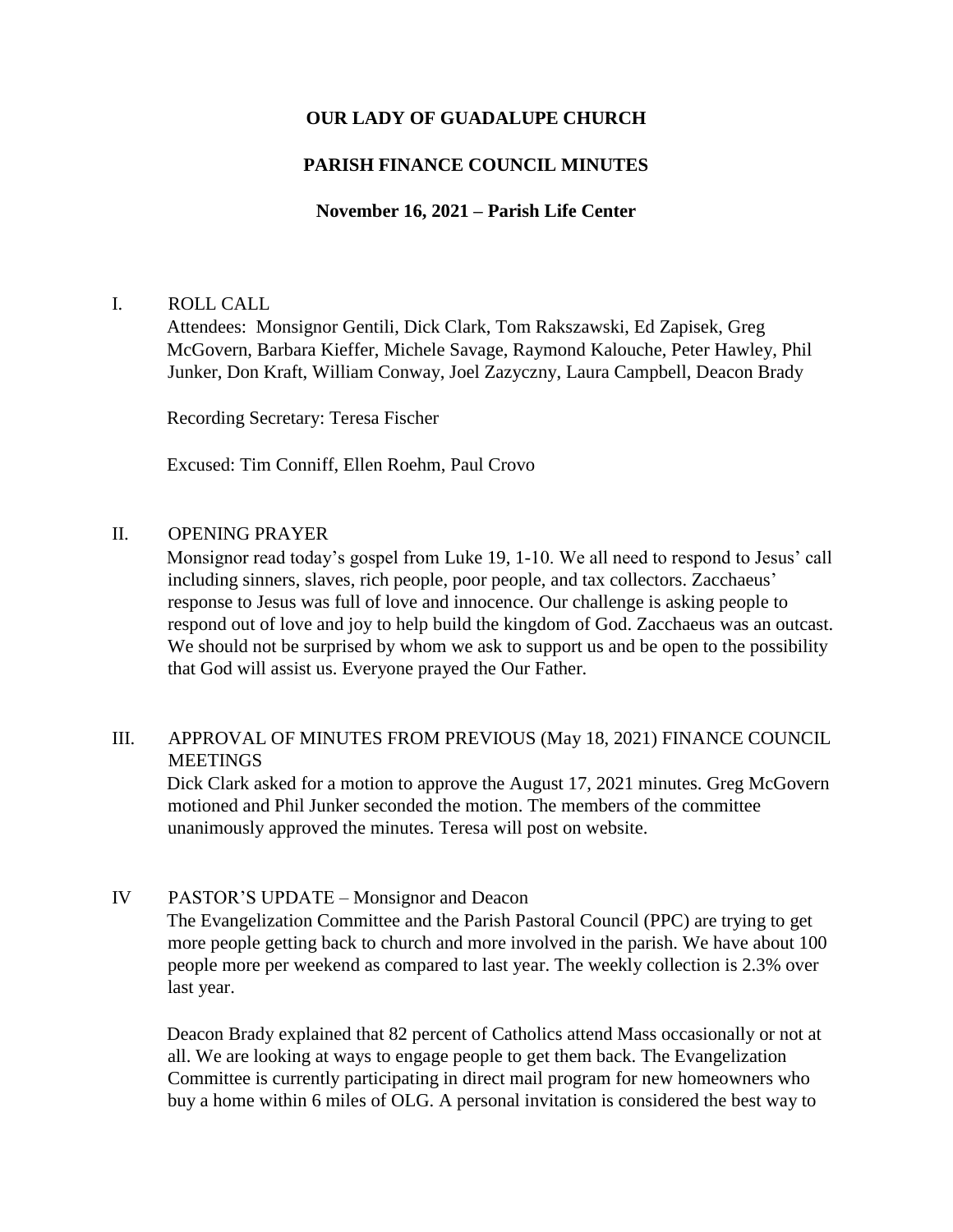get Gen X and Millennials back to church. We are hoping to target this group of 21 to 45 year olds by inviting them to participate in ministries, good preaching, social media and more. The committee also recently hosted a new Catholic networking event that had about 10 to 15 people attend.

A discussion ensued about how to get people back to Mass and attract new parishioners. Members discussed reaching out to all age groups, young adult children not practicing the faith, coffee and donut Sundays and evangelizing to young families when they schedule a Baptism. Members of the PFC (Laura, Ray, Don, Michele and Ed) agreed to use their corporate experience to help with demographics and marketing.

Despite our parish now only having one priest and less Masses we are still seeing an increase in attendance and the collection. The priest shortage is a serious problem. Greg mentioned that several churches have a Eucharistic service where a priest does not have to be present. Monsignor added that OLG is working closely with Our Lady of Mount Carmel and parishioners are encouraged to attend Mass there or at another local church if that better meets their schedule.

## V. BUSINESS MANAGER UPDATE

#### A. Collections Update

For the first 20 weeks of the fiscal year, the weekly collection is up 2.3 percent. There was a slow start to the fiscal year but collections and donations have picked up gradually in the past few weeks. The weekly collection average is \$31,246 over 19 weeks.

### B. Fiscal Report for Quarter Ended September 30, 2021

In the Fiscal Report for the first quarter (July to September) we have \$53K net income for the first quarter (\$32K last year). This is very good particularly because we now have one less Mass each weekend, which typically translates into a decrease in collections. When Monsignor became the pastor the parish had approximately 1,800 families. We are now at more than 2,600 families. We continually get new signups for the parish. Prior to the pandemic, we had about 125 egivers. Now, we have more than 200 regular egivers.

### C. Major Projects

Lighting Phase 1 (\$150K) is essentially complete except for some programming. Lighting Phase 2 (\$310K) is on hold at this time as estimates have increased significantly. The Bell Tower Repair Project was started yesterday and we have paid \$25K. The Exterior Woodwork Project has been broken into several stages. Stage 1 is mostly complete but we are waiting for the correct color caulk to complete. The capping of the soffits, rakes and beams will need to be eventually completed. The Lighting and Cameras in the back parking lot has an estimate of \$175K. We have applied for a grant for \$150K (we would get half - \$75K). We are waiting for approval of the grant before starting this project. Ray Lokay and Bob Weikel are coordinating the grant application.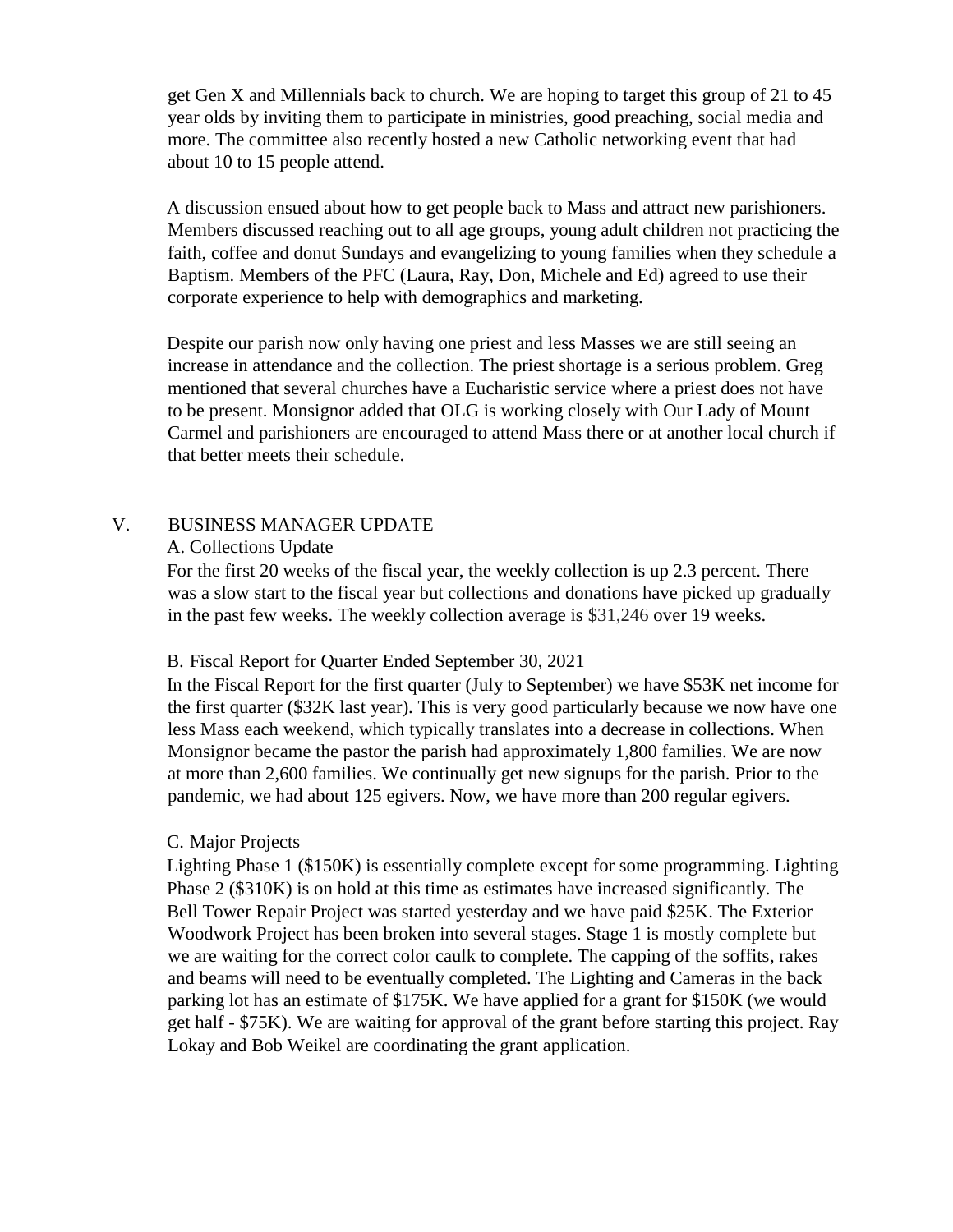# VI. PARISH COMMITTEES AND PROGRAMS UPDATE

Fiscal Responsibility Subcommittee (Dick Clark)

Currently, OLG has two loans with Penn Community Bank (PCB) the larger loan is for \$6.2 million. In the spring, the parish paid \$881K towards the smaller \$1.4 million loan at PCB and still needs to raise \$156K to pay off the balance of the smaller loan. The parish also owes \$1 million to the Archdiocese of Philadelphia (AOP).

POST MEETING UPDATE: Late December 2021, we paid the remaining balance on the \$1.4 million balloon payment with PCB. This will save the parish approximately \$34K in interest expense over the next 2  $\frac{1}{2}$  years. Going forward, our next objective will be to pay off the \$1 million loan from the AOP, which is due in April 2024.

The council discussed rising inflation and how it will affect our major projects, the weekly collection and the Legacy Campaign.

# 1. Legacy Campaign – Dick Clark and Michele Savage

Dick thanked Monsignor, staff and everyone on the committee who helped coordinate the fundraising dinners this past October. He especially thanked Michele for analyzing the database and setting up the basis for this campaign. To date there is \$2.033,000 pledged, we have collected \$1.1 million, which includes the \$881K that was already paid toward loan. The majority of households that made a pledge donated the exact amount they were asked for in their individual letter. Some families contributed even more than was suggested. This is a compliment to the team.

POST MEETING UPDATE: As stated above, we paid the remaining balance on the \$1.4 million balloon payment with PCB. The Legacy Committee will follow-up with those invited in 2020 and 2021 with thank you letters and a status of the campaign, we will follow-up with those who have not completed their pledge but who attended a reception and in March, open the campaign to the parish-at-large. More details to follow on this initiative during the Semi-Annual Finance Council update to the parish that will take place in early March.

# 2. Memorials Update

We continue to promote and work on the memorials. Current memorial projects include the St. Francis Wall in the courtyard, Mary Mother of Life Within statue in the courtyard and the Chapel renovations. These projects are all self-funded

Pastoral Council PPC initiatives have already been covered at this meeting.

Evangelization Outreach Subcommittee (Deacon) Discussed in Pastor's Update.

### VII. QUESTIONS/CONCERNS/NEW BUSINESS